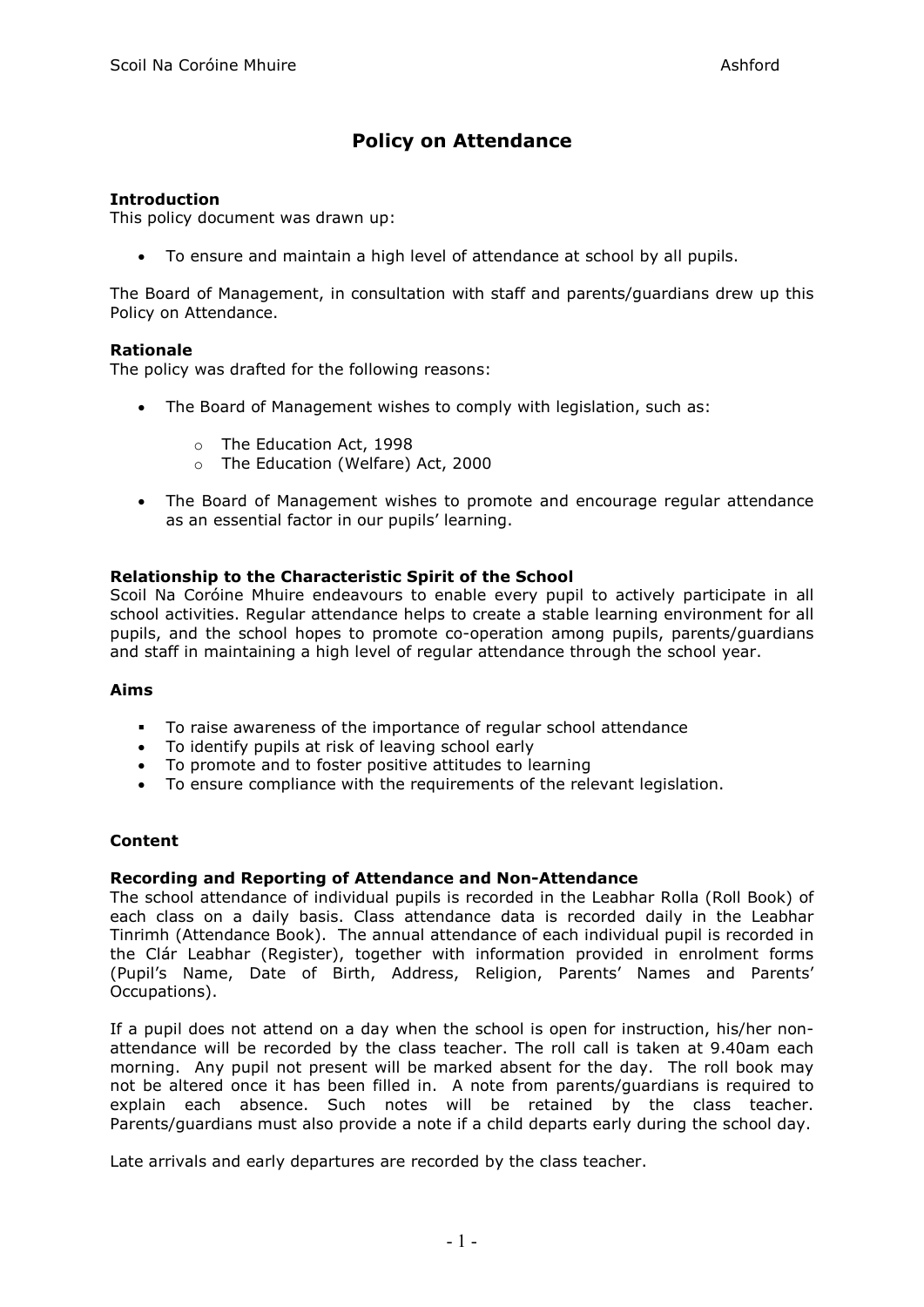Parents/guardians are informed in writing on the end of year report of the total number of absences during the school year. Parent's of pupils whose non-attendance is a concern are contacted by the Principal and are informed of the school's concerns.

The school must inform the Education Welfare Officer in writing, where a child has missed 20 or more days in a school year, where attendance is irregular, where a pupil is removed from the school register and where a child is suspended or expelled for 6 days or more.

#### **Whole School Strategies to Promote Attendance**

Scoil Na Coróine Mhuire endeavours to create a safe, welcoming environment for our pupils and their parents/guardians. Parents/guardians are consulted in drafting and reviewing policies with the aim of promoting a high-level of co-operation among the school community. The teaching staff collaborates in the planning and implementation of the primary school curriculum, so as to provide a stimulating learning environment for all pupils.

New entrants and their parents/guardians are invited to engage in an induction process, through which the school's policies and procedures in relation to attendance are explained. There is a focus on the value of regular attendance and on the importance of developing good attendance habits from Junior Infants onwards.

Scoil Na Coróine Mhuire school's homework policy, clearly outlines the school's expectations in terms of the quantity of homework assigned and in the quality of homework presented. There is a consistent approach to homework throughout the school.

The calendar for the coming school year is published annually in June and a reminder is published in September. It is hoped that this approach will enable parents/guardians to plan family events around school closures, thus minimising the chances of nonattendance related to family holidays during the school term.

Pupils are expected to wear the correct school uniform.

Parents/guardians are informed if a child has no lunch, and if one cannot be provided for him/her, the school will provide a sandwich and a drink.

The question of equality of access is addressed through the school's policy on Equal Opportunity and Gender Equity.

## **Communication**

The school maintains communication with local pre-schools and second-level schools in order to make the transition for pupils as easy as possible.

## **Strategies in the Event of Non-Attendance**

Section 17 of the Education (Welfare) Act (2000), states that 'the parent of a child shall cause the child concerned to attend a recognised school on each school day'.

Section 21 of the act obliges schools to inform the Education Welfare Officer if a child is absent on more than 20 days in any school year, or if a child does not attend school on a regular basis.

In such cases the Education Welfare Officer (following all reasonable efforts by the Education Board to consult with the child's parents and the Principal of the school) may serve a 'School Attendance Notice' on any parent who he/she concludes is failing or neglecting to cause the child to attend the school. A successful case taken against the parent may result in a fine and/or imprisonment.